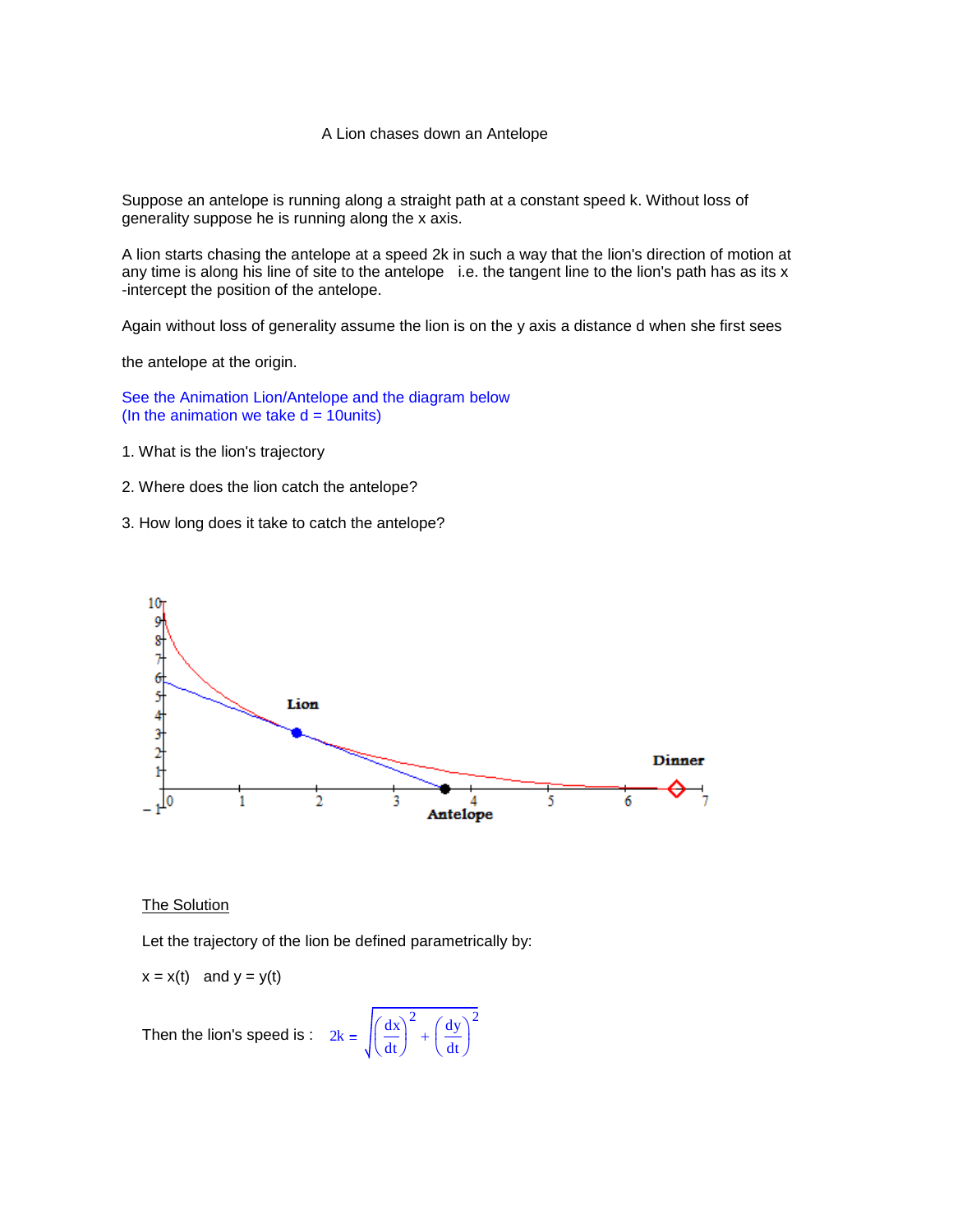Squaring both sides we obtain:

$$
4k^2 = \left(\frac{dx}{dt}\right)^2 + \left(\frac{dy}{dt}\right)^2
$$
  
divide by  $\left(\frac{dy}{dt}\right)^2$  to obtain:  

$$
4k^2 \cdot \left(\frac{dt}{dy}\right)^2 = \left(\frac{dx}{dy}\right)^2 + 1
$$
  
Let  $q = \frac{dx}{dy}$   

$$
4k^2 \cdot \left(\frac{dt}{dy}\right)^2 = q^2 + 1
$$
  
solving for  $\frac{dt}{dy}$  we obtain:

dt dy 1  $\left(\frac{1}{2+k}\cdot\sqrt{q^2+1}\right)$  $\setminus$  $\big)$ J  $\frac{1}{\sqrt{q^2+1}}$  We'll refer to this as EQN 1

 $10<sub>1</sub>$ 9 8 7 6 5 4 3 2 1 1 0 Lion Dinner  $\bar{2}$  $4$ <br>Antelope 5  $\ddot{\mathbf{6}}$  $\mathbf 1$ 3

Now we turn our attention to the tangent line



$$
Y = \frac{dy}{dx}(X - x(t)) + y(t)
$$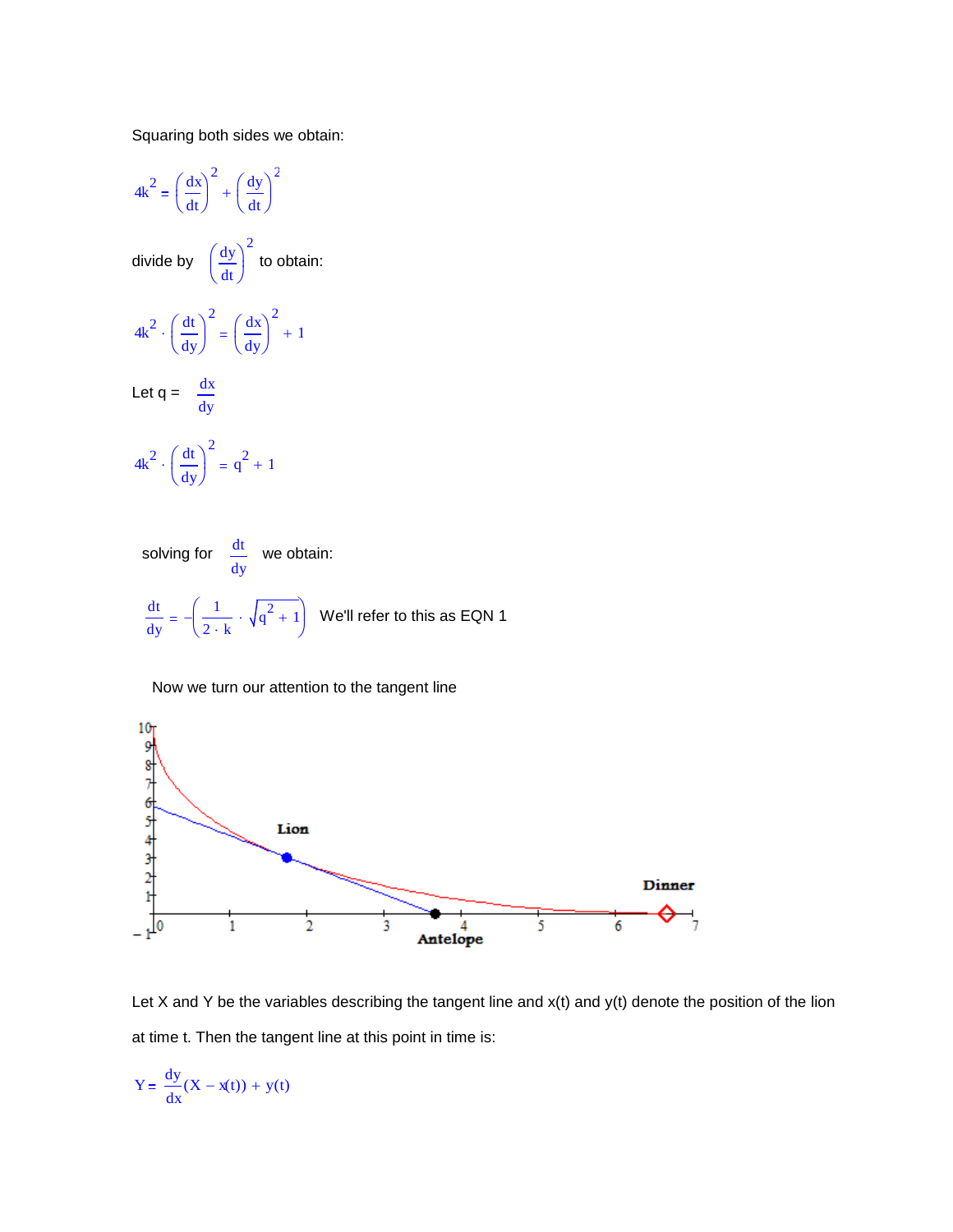The antelope is running at constant speed k so his position at time t is kt. Therefore the coordinates of the x intercept are (kt,0).

Substituting these coordinates into the equation of the tangent line we obtain:

$$
0 = \frac{dy}{dx} \cdot (kt - x(t)) + y(t)
$$

Rearranging we obtain :

$$
-\frac{dx}{dy} \cdot y = kt - x
$$

but recall  $\frac{dx}{dx}$ dy q therefore we obtain

$$
-q \cdot y = kt - x
$$

Now differentiate with respect to y to obtain:

$$
-q - y \cdot \frac{dq}{dy} = k \cdot \frac{dt}{dy} - \frac{dx}{dy} = k \cdot \frac{dt}{dy} - q
$$

Simplifying:

$$
-y \cdot \frac{dq}{dy} = k \cdot \frac{dt}{dy} = \frac{-k}{2 \cdot k} \cdot \sqrt{q^2 + 1} \qquad \text{(from Eqn 1)}
$$

$$
y \cdot \frac{dq}{dy} = \frac{1}{2} \cdot \sqrt{q^2 + 1} \quad \text{Eqn 2}
$$

To solve Eqn 2 we can simply separate the variables to obtain:

$$
2\frac{dq}{\sqrt{q^2 + 1}} = \frac{dy}{y}
$$
  
Recall 
$$
\int \frac{1}{\sqrt{q^2 + 1}} dq \to \operatorname{asinh}(q)
$$
 where  $\operatorname{asinh}(q)$  is the inverse hyperbolic sine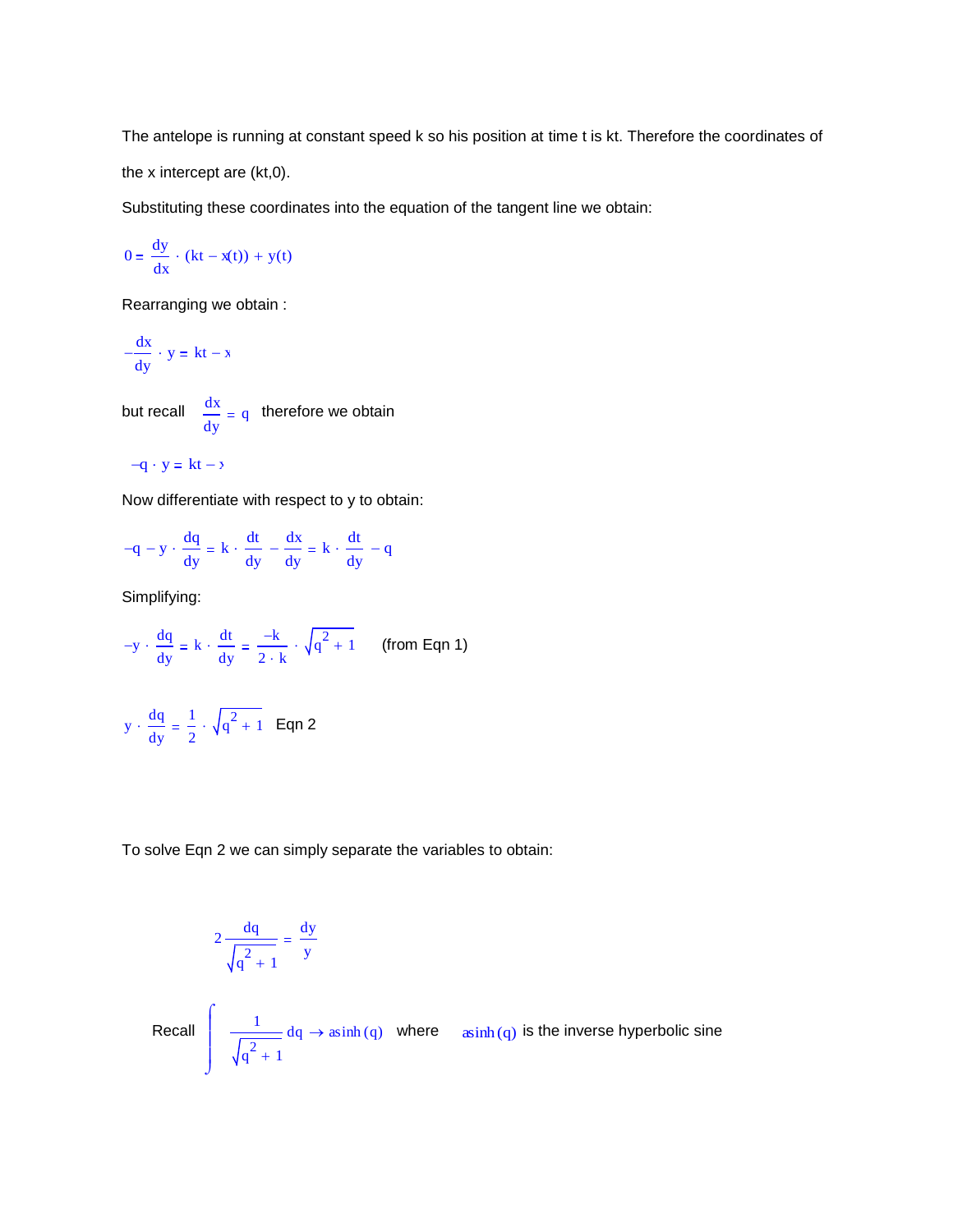We obtain  $2 \cdot \operatorname{asinh}(q) = \ln(y) + c$ 

When  $y = d$  then  $dx/dy$  i.e.  $q = 0$  therefore  $c = -\ln(d)$  $2 \cdot$  asinh (q) = ln(y)  $-\ln(d)$ 

$$
a\sinh(q) = \ln\left(\frac{y}{d}\right)^{\frac{1}{2}}
$$
  

$$
q = \sinh\left(\ln\left(\frac{y}{d}\right)^{\frac{1}{2}}\right) = \frac{1}{2} \cdot \left(\ln\left(\frac{y}{d}\right)^{\frac{1}{2}} - \ln\left(\frac{y}{d}\right)^{\frac{1}{2}}\right)
$$
  

$$
q = \frac{1}{2} \cdot \left(\frac{y}{d}\right)^{\frac{1}{2}} - \frac{1}{2}\left(\frac{d}{y}\right)^{\frac{1}{2}}
$$

Recall  $q = \frac{dx}{dt}$ dy

$$
\frac{dx}{dy} = \frac{1}{2} \cdot \left(\frac{y}{d}\right)^{\frac{1}{2}} - \frac{1}{2}\left(\frac{d}{y}\right)^{\frac{1}{2}}
$$

Separating the variables and doing the rather simple integration we obtain:

$$
x(y) = y^{\frac{1}{2}} \cdot \frac{1}{d^{\frac{1}{2}}} - \frac{1}{3} \left(\frac{y^3}{d}\right)^{\frac{1}{2}} + c
$$

When  $x = 0$  then  $y = d$  therefore  $c = 2d/3$